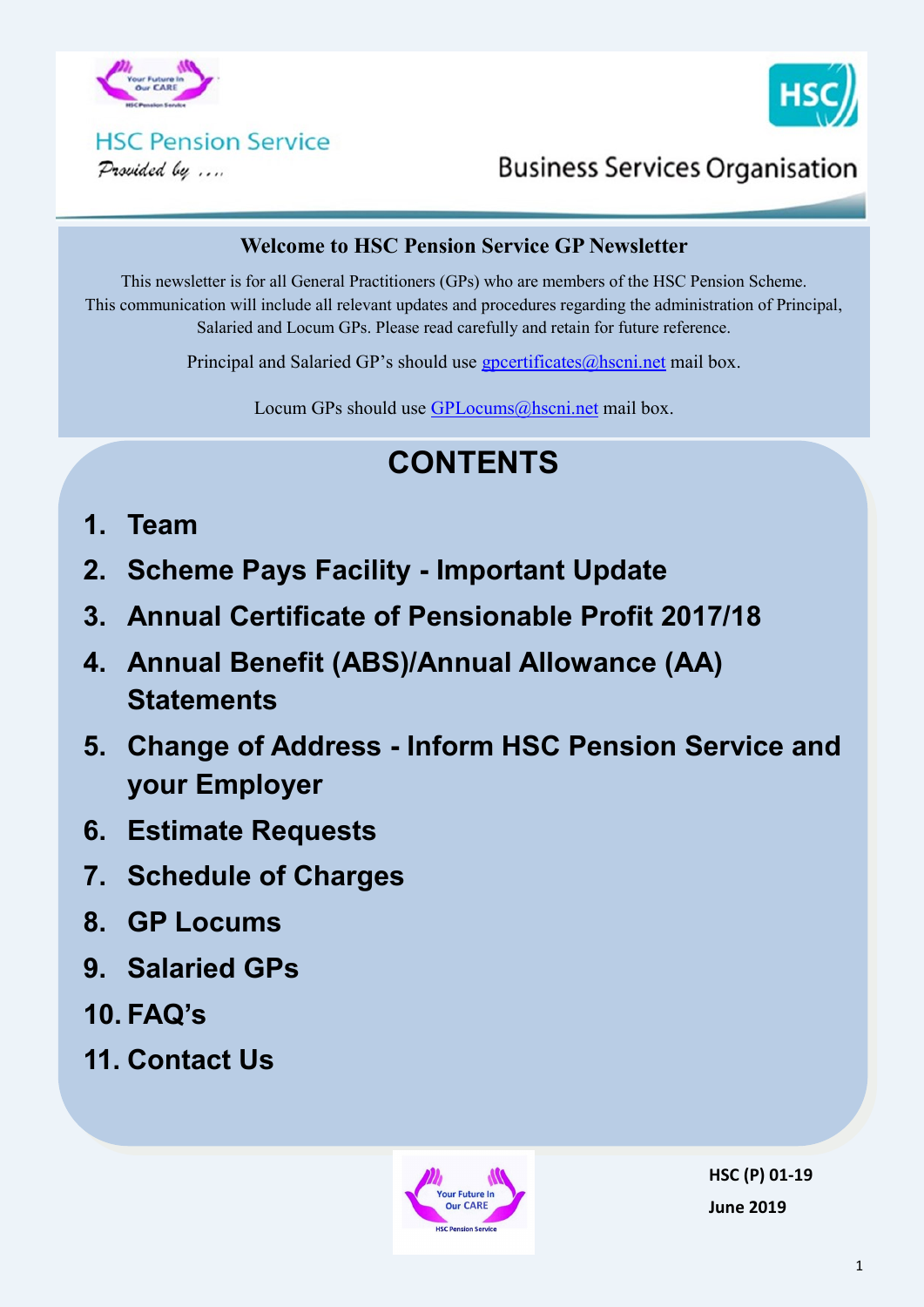## **1. Team**

Erin who has been with the team for the past 5 years has been successful in an appointment as Pension Liaison Officer. We are delighted for Erin with this internal promotion, we thank her for her excellent work and commitment to the Team during a period of ongoing change and wish her every success in her new role.

## **2. Scheme Pays Facility—Important Update**

The Scheme Pays facility has been updated for the 17/18 scheme year to allow the election to include tapered Annual Allowance. An Annual Allowance Scheme Pays Guide and updated SPE2 forms for use for 17/18 onwards are available on our website at [Scheme Pays](http://www.hscpensions.hscni.net/scheme-pays/)**.** This Guide is a comprehensive document and should be read in full and referred to when completing form [SPE2 17/18 onwards.](http://www.hscpensions.hscni.net/download/tax_information/Annual-Allowance-Scheme-Pays-SPE-2-2017-18-onwards-V11.pdf) The declaration on form [SPE2 17/18 onwards](http://www.hscpensions.hscni.net/download/tax_information/Annual-Allowance-Scheme-Pays-SPE-2-2017-18-onwards-V11.pdf) confirms that you have read the [Scheme Pays Election Guide.](http://www.hscpensions.hscni.net/download/tax_information/Scheme-Pays-Election-Guide-2017-18-onwards-V1.pdf) I draw your attention in particular to :

### **Estimating the pension input amount** Pension savings statement not yet received

You may not have the information from us about your pension input amount to assess if you are subject to a tapered Annual Allowance and determine if you have an Annual Allowance charge in the relevant tax year. This could be because:

- we do not have the information from your HSC employer or a third party needed to enable us to calculate the pension input amount; or
- you are not entitled to an automatic pension savings statement and you have not asked for an on demand statement.

### **HMRC confirms that if this is the case you should estimate your liability to a tapered Annual Allowance and Annual Allowance charge based on available information.**

HMRC cites possible sources of information as an annual benefit statement. You should check to see if your previous Annual Benefit Statement (ABS) include your HSC benefits.

You can now access your ABS via the [Member Self Service](https://mypension.hscni.net/) (MSS) portal. More details about ABS can be found on our website. Please refer to Section 4 of this newsletter for information regarding MSS registration.

If you are a medical practitioner you may be able to use the previous year's certified earnings as a starting point.

To meet the Scheme Pays deadline you should consider completing an election using estimated amounts. It is important when estimating the Annual Allowance charge to provide us with a 'best estimate' on the [SPE2 17/18 onwards](http://www.hscpensions.hscni.net/download/tax_information/Annual-Allowance-Scheme-Pays-SPE-2-2017-18-onwards-V11.pdf) .

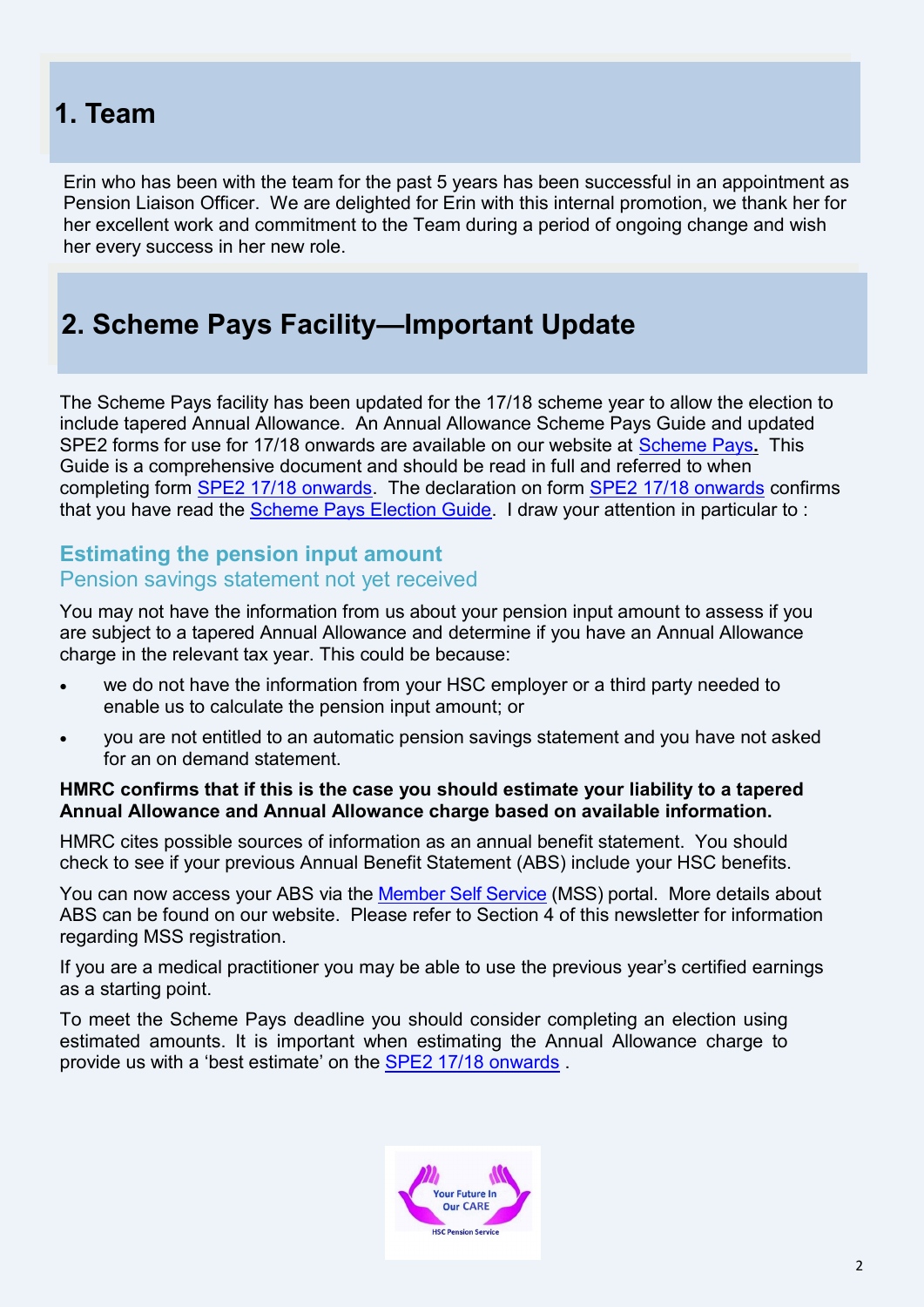## **2. Scheme Pays Facility—Important Update - cont**

Because we pay voluntary Scheme Pays earlier than mandatory Scheme Pays this will help reduce the amount of interest HMRC will ask you to pay if you change your election because the Annual Allowance charge to be paid by voluntary Scheme Pays has increased.

#### Pension savings statement received

Once you receive a pension savings statement with the confirmed details needed to determine your available Annual Allowance you can work out if you have an annual allowance charge. You will then need to amend your tax return and Scheme Pays election. More information about correcting a tax return can be found at: [www.gov.uk/self](http://www.gov.uk/self-assessment-tax-returns/corrections)assessment-tax-[returns/corrections.](http://www.gov.uk/self-assessment-tax-returns/corrections)

Page 38 on the Guide tells you more about changing your election.

Current information about the Scheme Pays facility is available [here.](http://www.hscpensions.hscni.net/scheme-pays/)

## **3. Annual Certificate of Pensionable Profit 2017/18**

The Team are currently working through the Annual Certificates for 2017/18. The order in which these are processed is determined by the date we received the Certificates into the office.

As with previous years there are a number of checks that need to be carried out before Final Statements are produced, such as:

- Seniority reconciliation
- Payment on Account reconciliation
- GP Solo reconciliation
- Income Pension Separately

If there are any queries on an Annual Certificate this will be raised with the relevant accountant. It is important that these are dealt with in a timely manner as the Annual Certificates for all partners need to be correct prior to finalising a Practice.

On finalising the Annual Certificates the Annual Statement of Pensionable Earnings for each GP Partner will be sent to their accountant and we will arrange an adjustment through the Global Sum to cover any arrears/refunds due. An email will be sent to the Practice Manager to confirm the adjustment with a breakdown per GP.

If you have any queries or are responding to queries raised by the Team please send all emails to [gpcertificates@hscni.net](mailto:gpcertificates@hscni.net) and refrain from using individual mailboxes.

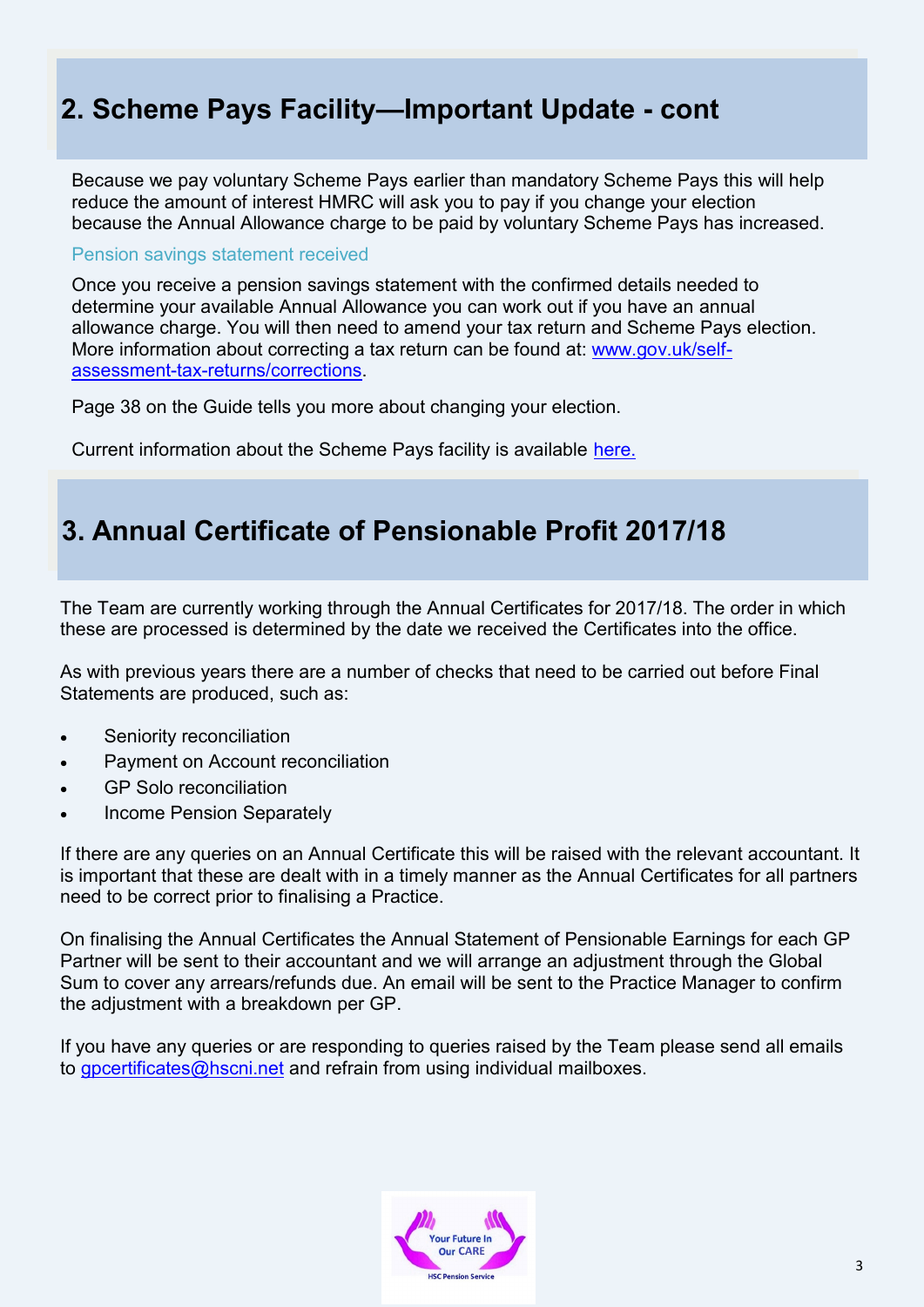## **4. Annual Benefit (ABS)/Annual Allowance (AA) Statements**

Annual Benefit Statement (ABS) and Annual Allowance Statements (AA) will be processed for each Practice following the production of the Annual Statement of Pensionable Earnings. On completion both ABS and AA will be published on the Member Self Service portal (MSS).

An email will be sent to the Practice Manager advising when these documents are available. Please register for MSS facility if you have not already done so by clicking [here](http://www.hscpensions.hscni.net/quick-links/member-self-service/)

**Some GPs have reported that they have no access to the facility**. All GPs can now avail of a secure email address in which to access this information. If you do not have a secure email address that is attached to the practice you should contact BSO IT on 02895 362400 or email [supportteam@hscni.net](mailto:supportteam@hscni.net) You will need to have your National Insurance Number when you contact them – but do not include your National Insurance Number in any emails to them.

### **Some GPs have reported that they cannot see the documents when they complete their registration.**

The facility is under constant review to improve the service. Currently, under the status option, use the dropdown as shown below to move between employments, your ABS or/and AA may be in different employments.

| <b>HSC</b><br>Business Services<br>HSC Pension Service | $^{\prime\prime\prime}$<br>Your Future In |               | Your Account<br>A Home                          | Admin  |
|--------------------------------------------------------|-------------------------------------------|---------------|-------------------------------------------------|--------|
|                                                        |                                           | J DOE         | CARE Scheme Member Ref: 12345679 Status: Active |        |
| <b>status</b>                                          | Job Title                                 | Pay Reference | <b>Scheme Name</b>                              |        |
| <b>Jndecided Leaver</b>                                | BAND <sub>2</sub>                         | 12345678      | 1995 Section                                    | Select |
| Active                                                 | <b>ADMIN &amp; CLERICAL</b>               | 12345679      | <b>CARE Scheme</b>                              |        |

Continue to send us feedback so that we can monitor the effectiveness of the service.

You should pass your Annual Allowance/Annual Benefit Statements to your accountant/financial adviser. This will speed the process for you, reduce the risk of date breaches and further reduce postal charges. We must clarify that requests for additional information outside of standard responses for duplication of work already completed e.g. copies of Statements that have been made available to the member may be subject to an administration charge in line with our Schedule of Charges (see note 6).

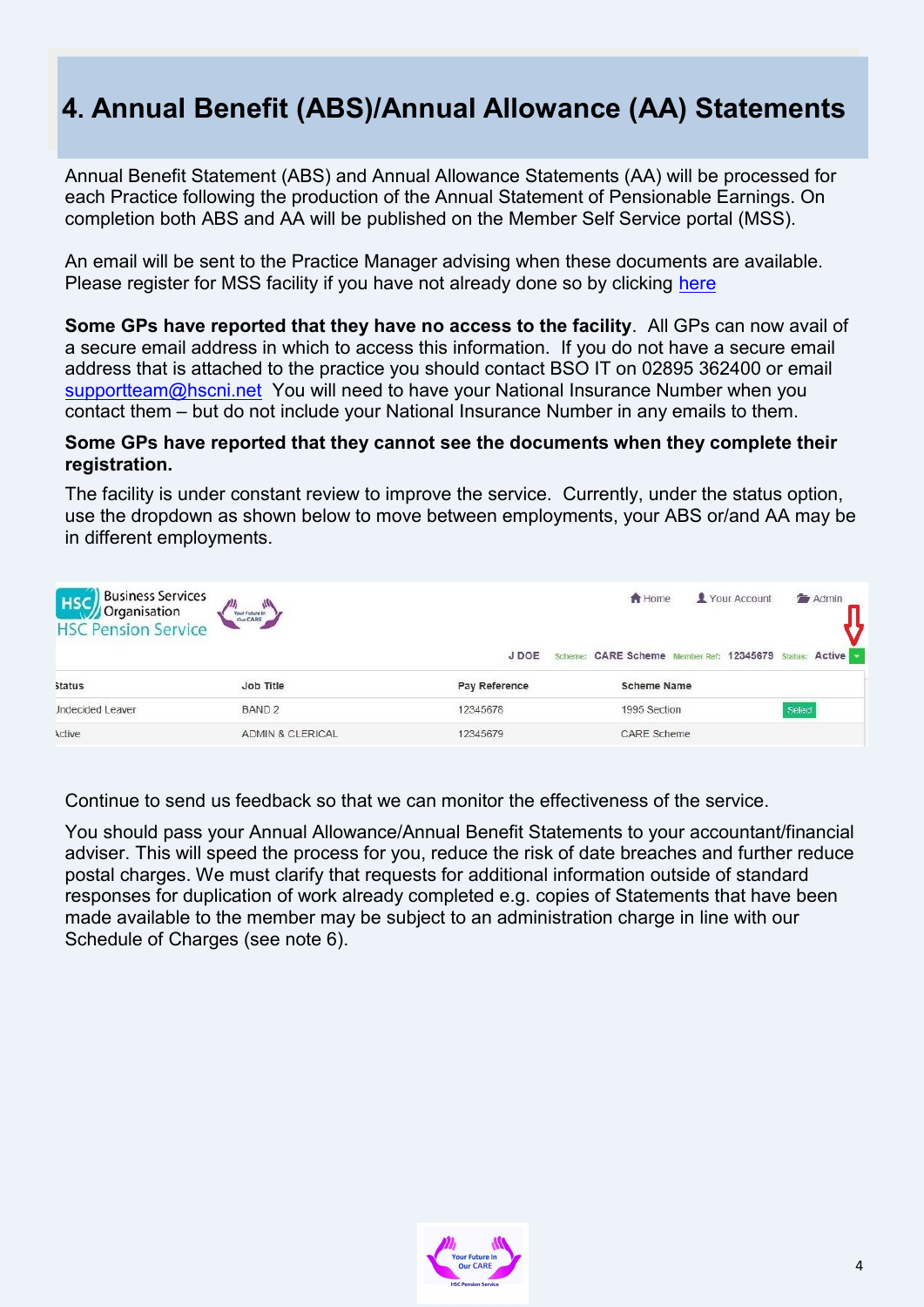# **5. Change of Address - Inform HSC Pension Service and your Employer**

If you have changed address, please inform us in writing, use your National Insurance Number as a reference number. If you have *any* employments that are administered by Shared Services Payroll, you need to inform them of the change as well. Whilst we can update your pension record, if the payroll record is not updated your address may default to the previous address held by payroll when they send any pay data to us. Such employments may include but are not restricted to any posts with any Health Care Trust, any OOH Provider, HSCB and NIMDTA.

## **6. Estimate Requests**

So that we can continue to improve the service we provide and supply information in an efficient way, we will no longer produce estimates where an Annual Benefit Statement or Annual Allowance Statement has already been processed.

In certain circumstances, such as Voluntary Early/Age, in the current financial year only, we can still provide an Estimate to the current date. An ill health estimate may also be calculated if the member has started the ill health application process.

## **7. Schedule of Charges**

The Schedule of charges has been updated and is effective immediately. Please find the new details [here.](http://www.hscpensions.hscni.net/download/Members/member_factsheets/Member-Schedule-of-Charges.pdf)

## **8. GP Locums**

GP Locums are reminded to adhere to the 10 Week Rule. Forms must be sent in within 10 weeks from the date you carried out the work. Please find the [GP Locum Factsheet](http://www.hscpensions.hscni.net/download/Practitioners/GP-Locum-Factsheet.pdf) for further information.

Some GP Locums are reporting a delay in their Form A's being verified, signed and stamped by the Practice Manager. The GP Locums only have a 10 week window in which to submit their claims to HSC Pension Service. Please ensure the administration of the Locum forms is completed in a timely manner.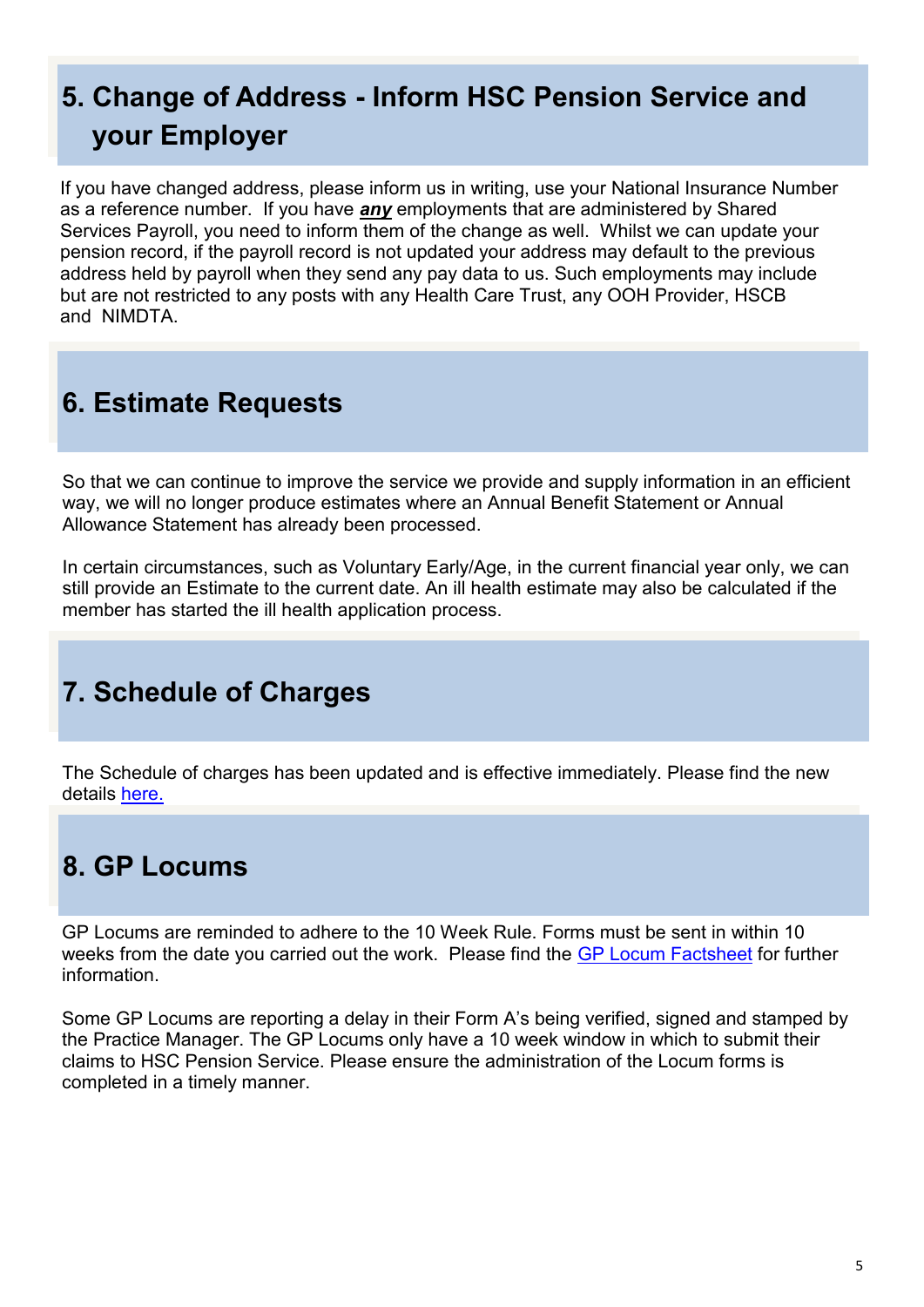## **8. GP Locums - cont**

Locum GPs can register for [Member Self](http://www.hscpensions.hscni.net/quick-links/member-self-service/)-service (MSS). All GPs can now avail of a secure email address in which to access this information. If you do not have a secure email address that is attached to the practice you should contact BSO IT on 02895 362400 or email [support](mailto:supportteam@hscni.net)[team@hscni.net](mailto:supportteam@hscni.net) You will need to have your National Insurance Number when you contact them – but do not include your National Insurance Number in any emails to them.

### **Some GPs have reported that they cannot see the documents when they complete their registration.**

Currently the information available on MSS for Locum GPs is limited, GP Locums should ensure that they are completing Self-Assessment forms each year. These should be forwarded to [gpcertificates@hscni.net](mailto:gpcertificates@hscni.net) with Self-Assessment as subject heading. The MSS facility is under constant review to improve the service. Currently, under the status option, use the dropdown to move between employments, your Annual Benefit Statement (ABS) or/and Annual Allowance (AA) if available may be in different employments.

## **9. Salaried GPs**

Salaried GPs can register for [Member Self](http://www.hscpensions.hscni.net/quick-links/member-self-service/)-service (MSS). All GPs can now avail of a secure email address in which to access this information. If you do not have a secure email address that is attached to the practice you should contact BSO IT on 02895 362400 or email [support](mailto:supportteam@hscni.net)[team@hscni.net](mailto:supportteam@hscni.net) You will need to have your National Insurance Number when you contact them – but do not include your National Insurance Number in any emails to them.

### **Some GPs have reported that they cannot see the documents when they complete their registration.**

Currently the information available on MSS for Assistant GPs is limited, Assistant GPs should ensure that they are completing Self-Assessment forms each year. These should be forwarded to [gpcertificates@hscni.net](mailto:gpcertificates@hscni.net) with Self-Assessment as subject heading. The MSS facility is under constant review to improve the service. Currently, under the status option, use the dropdown to move between employments, your Annual Benefit Statement (ABS) or/and Annual Allowance (AA) if available may be in different employments.

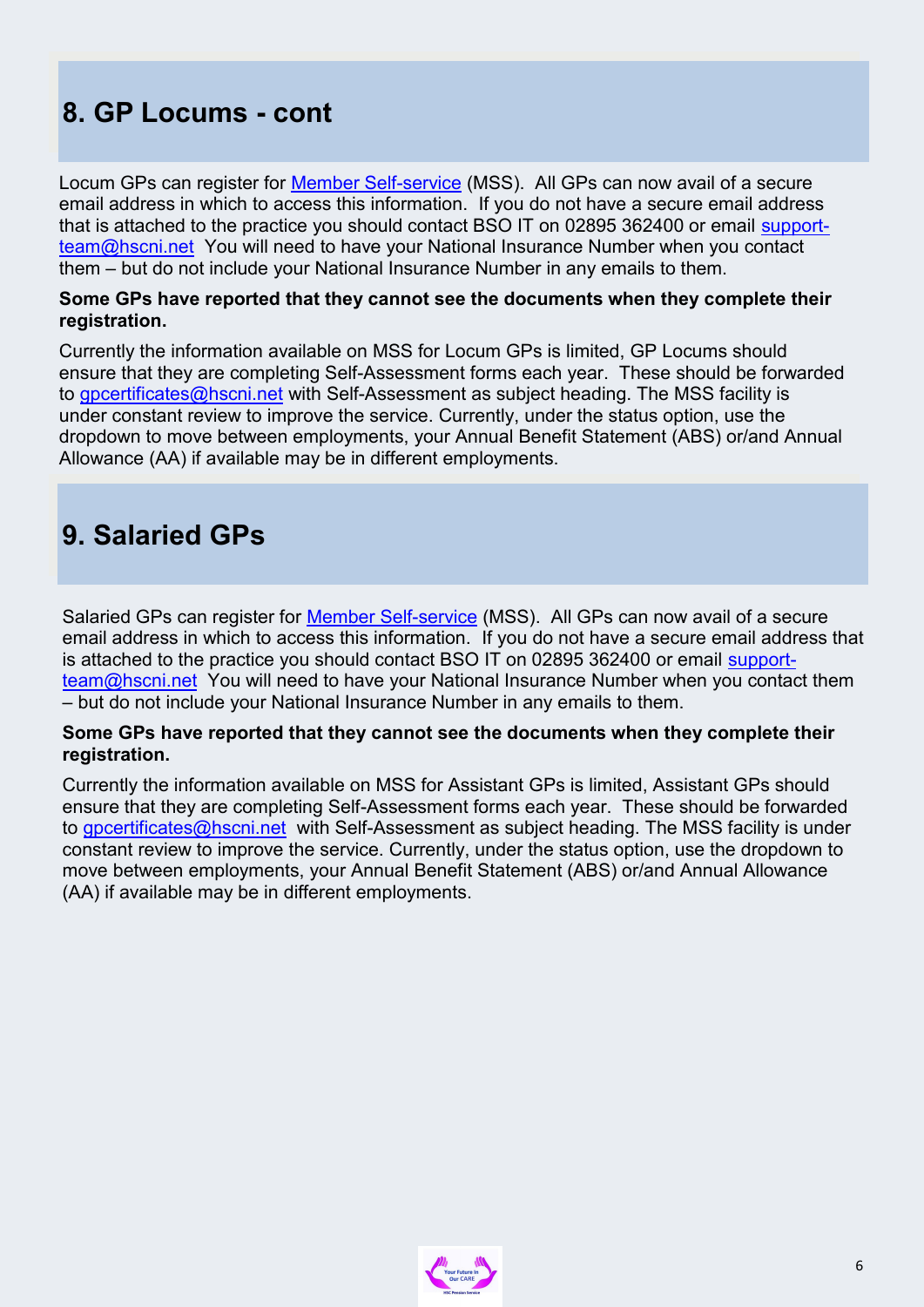## **10. FAQ's**

- **Q**. How do I register for Member Self Service (MSS)?
- **A.** The Member Self Service Portal can be accessed using this [link](http://www.hscpensions.hscni.net/quick-links/member-self-service/) There are also instructional videos providing a step by step guide on completing your registration.
- **Q.** When will I receive my Annual Allowance Statement for 2017/18
- **A.** Please refer to Section 4 above
- **Q.** If I have a question or query who should I contact?
- **A.** All returns/queries/information being sent to the GP Section should be sent via the email inboxes detailed in Section 11. Please do not send emails to individual mailboxes as this may result in something being overlooked.